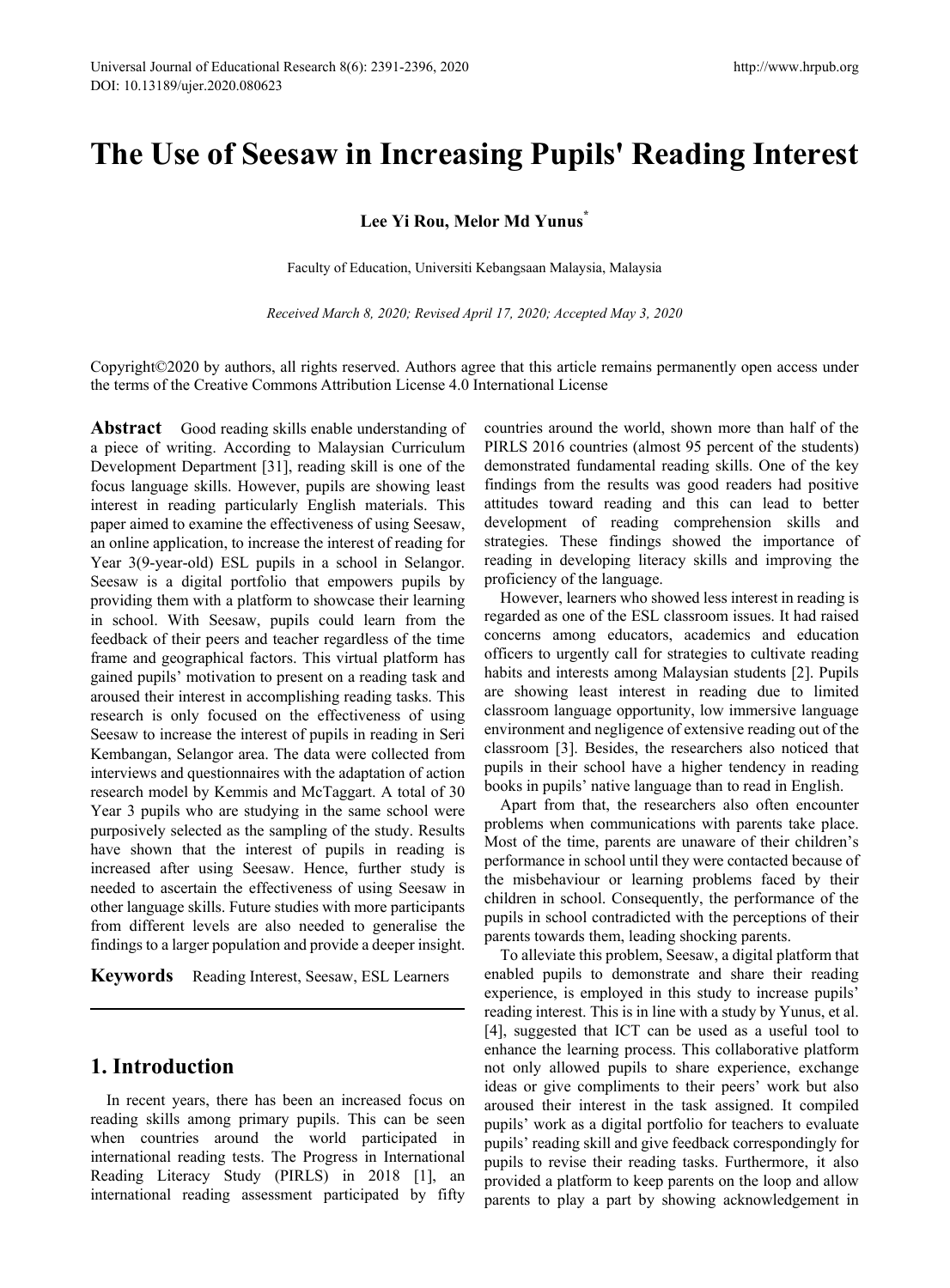children's reading tasks. Hence, this study aimed to explore the effectiveness of Seesaw in increasing the pupils' reading interest in ESL classroom.

# **2. Literature Review**

#### **2.1. Seesaw**

Seesaw, a digital platform, empowers pupils to demonstrate and share learning, unlock creative thinking for all students in any subjects, gain insights for teachers to acquaint themselves to the strength and growth of the pupils and last but not least, engage families in conversations-centered on students' learning [5]. It is a free application which enables pupils to capture and present their work in a digital portfolio, eases teachers' job in monitoring pupils' progression and allows parents to leave constructive comments and feedback on pupils' work. It also works as a shared platform where pupils could work collaboratively with their peers by giving reflective comments to their friends. According to Yunus, et al. [6], the integration of ICT in teaching was said to encourage learners' independence and self-discovery skills. Furthermore, this online application also works as a tool which makes learning more flexible despite time and geographical factors [7]. Hence, this is indeed a useful approach to promote self-improvement among pupils.

Other than improving the pupils' performance and interest, Seesaw, the digital portfolio also promotes teachers' reflection and growth. Melland and Volden [8] described portfolios as an approach to document teaching effectiveness based on materials chosen, presented and organized by the teacher. This is coherent with what suggested by Murray [9], that a portfolio is useful in promoting professional development among teachers and it inspires and directs personal renewal and growth, allowing teachers to review, keep and track on their personal development in their teaching and learning.

In a nutshell, Seesaw, the online platform, obtains great potential in promoting teaching and learning for both pupils and teachers. Therefore, it is chosen as the intervention in this study to arouse the interest of pupils in the reading classroom.

#### **2.2. Importance of Interest in Reading**

Interest is relatively interacting between certain aspects of an individual's environment and the individual himself and is, therefore, content specific [10]. Interest is seen as containing two components, namely the cognitive and the affective component of the individual. It is known as an affective component where it causes an influential effect on cognitive functioning and determines the academic performance of the individual. A study shows both interest and effort are oppositional and complementary [11]. For instance, pupils who find a particular task interesting tend

to complete it in a shorter period compared to those who have less interest and motivation in the same task. In other words, with sufficient interest, pupils are more likely to establish a better understanding in learning [12], and in this case, reading skills.

One of the goals in teaching reading is to develop the desire to read in children so they will become life-long readers [13]. Meanwhile, Coan [14] stated situational interest focuses on the environment and contextual factors. In reading classrooms, teachers play a crucial role in providing time for pupils to enjoy and appreciate good reading materials and increase their exposure to literature. Teachers are also presumed to seize for the pupils' attention and stimulate their curiosity to promote their interest. Studies have shown the interest of pupils is the primary influence of learning. Similarly, it can transform the low achievers to high performers. Hence, to develop efficient and self-motivated readers, teachers should have appropriate approaches and methods to encourage pupils to read more in school and at home, and create more enjoyable reading experiences in order to cultivate interest in reading.

#### **2.3. Previous Studies Related to Reading Classroom**

Reading is one of the most important elements in literacy development as it opens up knowledge opportunities and provides enjoyment. However, in parallel with changes in society, economy and culture, the concept of reading and reading literacy have been revised. It no longer particularly refers to an ability to be acquired in school. Instead, the new concept of learning has transformed into a practice of lifelong learning, including reading literacy.

Reading literacy is also viewed as an expanding set of knowledge, skills and strategies that individuals build on throughout life in various contexts, through interaction with their peers and the wider community [15]. In other words, learning to read is learning to use the language to comprehend a written text. However, not all reading experiences may be pleasurable for ESL readers as they might face difficulties in understanding a text [16]. To understand a text, readers need knowledge of morphology, phonology, syntax and lexicology, to comprehend the overall idea of the text and its components as a systemic, functional language [17]. In the long run, reading results in a knowledgeable future generation that spurs the country towards an era of globalization [18].

With the policy of 21st century learning, there has been a keen interest in using technologies in education, and in getting knowledge on how they would affect the educational outcome of classrooms and learners [19]. It is also believed that teaching-learning process can be enhanced where learners are attracted by the mobility, accessibility and privacy in educational technologies [20]. In Malaysia, concerns were raised over low literacy attainment in English language among Malaysia learners. According to a survey conducted by Malaysia National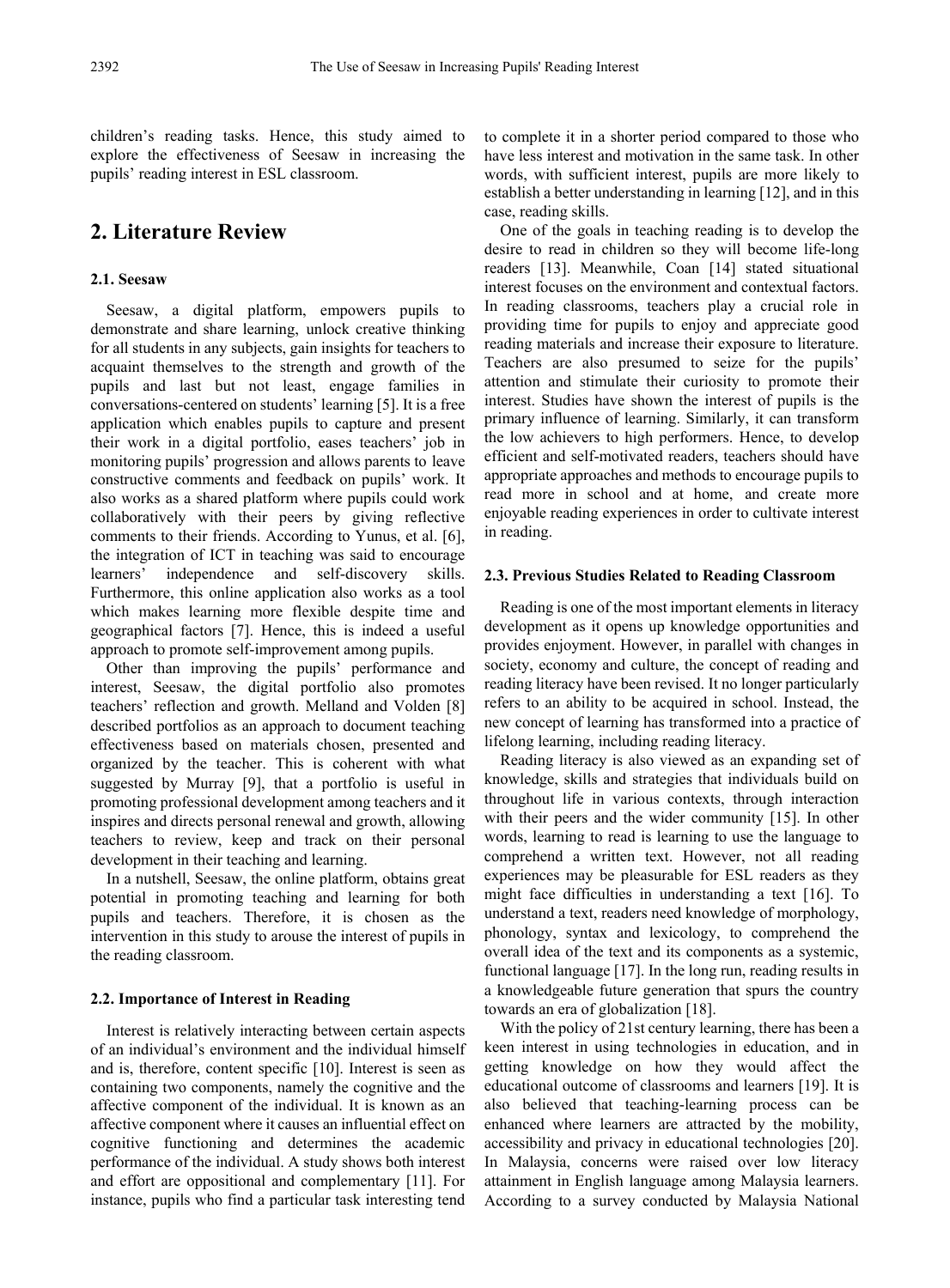Library in 2005 [21], an average Malaysian only reads approximately two books in a year. This shocking fact has alarmed the country and identified as one of the factors for low literacy among Malaysians, including their competency in English, which these two are closely related.

To elucidate this problem, measures were taken by the Ministry of Education through the launching of Malaysia Education Blueprint 2013-2025 [22], where it highlights on the achievement for 100% basic bilingual (Bahasa Malaysia and English Language) literacy proficiency after three years of formal schooling among learners. Hence, apart from making the pupils autonomous learners, the study aims to arouse pupils' interest and motivation in the reading classroom.

### **3. Research Methodology**

This study adopted the action research model designed by Stephen Kemmis and McTaggart. This framework consists of four stages which are planning, action and observation and reflection. Later, the effectiveness of the cycle was evaluated and the plan was revised in order to carry on the second cycle.

Firstly, the researchers identified the existing problem in this study which is the low achievement in reading skill among 9-year-old primary school pupils. Purposive sampling method was employed in this research as it allowed the researcher to select a specific group that will be able to provide data and relevant information for the research [23]. In order to study the effectiveness of Seesaw in arousing the reading interest among the Year 3 ESL pupils in a primary school in Selangor, the researchers conducted a survey of the book-reading frequency among 9-year-old pupils in a week. Later, thirty pupils with low reading frequency (0-3 books in a week) and low reading performance (who are able to read short simple texts with a lot of support from the teacher) were selected as the respondents of this study.

Next, in the action and observe stage, the researchers carried out the reading activity and the recordings of the activities were uploaded in Seesaw. Through this tool, pupils' recordings were viewed by themselves, their peers and parents. Parents were acknowledged on the update of their child's task and comments were required. Meanwhile, respondents were asked to view their peers' reading tasks and constructive comments were highly encouraged as their feedback. Respondents were also allowed to upload more reading tasks after reflecting themselves based on the comments given by their teacher, peers and parents.

The data was collected in stage three. Questionnaire and interviews were conducted before and after the action and observation stage and later analyzed by the researchers. A 12-item questionnaire was adopted to identify pupils' attitude in reading. Before the collection of data, the questionnaire was piloted by two experts in the field. Also, to ensure the questions are comprehensive without any ambiguity among the 9 year-old respondents, the questionnaire was administered with the guidance of a teacher to provide a further explanation when the respondents faced vocabulary comprehension challenges and other hiccups. To obtain detailed information of the respondents' perception, an interview which consists of 5 questions was conducted and later transcribed to support and further explain the data collected throughout the study. In the final stage, reflection was done by the researchers on the efficacy of using Seesaw to increase the interest of reading among the students

To carry out the survey, the researchers employed a quantitative approach to collect data using a questionnaire. This survey consisted of two sections. The first section solicited demographic information of the respondents while the second section is to know their attitude towards reading with the choice of "Yes", "Not sure" and "No". To analyse the data collected, percentages were employed to present the perceptions of respondents towards reading and the factors affecting their reading attitude.

## **4. Findings and Discussion**

In the findings and discussion part, the researchers analyzed the data collected from the survey of the students and the data are presented in table form.

|                                       | Male          | 17 |
|---------------------------------------|---------------|----|
| Gender                                | Female        | 13 |
|                                       | $1 - 3$ years |    |
| Duration of Reading English Materials | $4 - 6$ years | 19 |
|                                       | $7 - 9$ years | h  |

**Table 1.** Demographic Profile of Respondents

In this study, there are 17 male respondents and 13 female respondents. However, there is no gender comparison in this study and hence, no quota was set for each gender. Meanwhile, the duration of reading English materials of all the respondents are tabulated in Table 1. Only 6 of the respondents started reading English materials when they were 0 to 2 years old while 19 of them were exposed to English reading materials since 3 years old. Also, there are 5 of them only started to read English materials since they were 7 years old. This indicates that most of them (from 3 to 9 years old) only exposed to English reading materials when they started pre-school and primary education while studies shown literacy development that started early has a high correlation with school achievement [24]. Through the early exposure of English reading materials, children are believed to have better achievement in the language.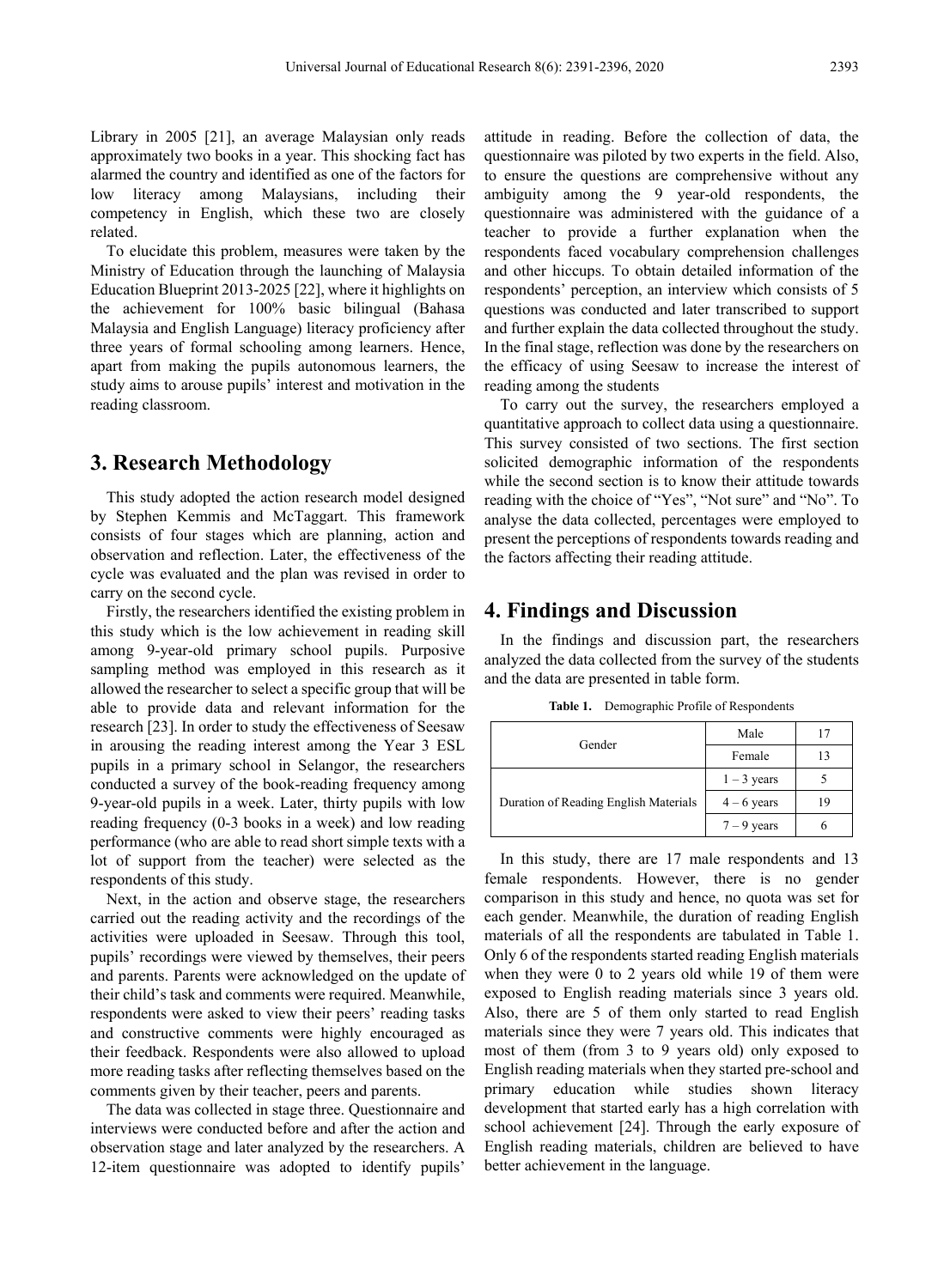|                |                                                          | (Pre-Implementation) |          |                | (Post-Implementation) |          |                |
|----------------|----------------------------------------------------------|----------------------|----------|----------------|-----------------------|----------|----------------|
|                | Item                                                     | Yes                  | Not sure | N <sub>o</sub> | Yes                   | Not sure | N <sub>o</sub> |
| 1              | I like reading stories.                                  | 68%                  | 25%      | 7%             | 84%                   | 14%      | $2\%$          |
| 2              | I do not like reading books.                             | 58%                  | 24%      | 18%            | 48%                   | 14%      | 38%            |
| 3              | like reading comics or<br>magazines.                     | 40%                  | 6%       | 54%            | 43%                   | 6%       | 51%            |
| 4              | I think reading is difficult.                            | 74%                  | $0\%$    | 26%            | 52%                   | $0\%$    | 48%            |
| 5              | I like watching TV better than<br>reading books.         | 68%                  | 2%       | 30%            | 66%                   | $0\%$    | 34%            |
| 6              | I like going to the library.                             | 52%                  | $5\%$    | 43%            | 79%                   | $1\%$    | 20%            |
| $\overline{7}$ | I have a lot of books to read at<br>home.                | 56%                  | $5\%$    | 39%            | 61%                   | $1\%$    | 38%            |
| 8              | I like to have my teacher or<br>parents to read with me. | 89%                  | 3%       | 8%             | 91%                   | 2%       | $7\%$          |
| 9              | I think reading is fun.                                  | 31%                  | $0\%$    | 69%            | 61%                   | $0\%$    | 39%            |
| 10             | I like reading with friends.                             | 64%                  | 6%       | 30%            | 79%                   | 2%       | 19%            |
| 11             | I like reading alone.                                    | 44%                  | 10%      | 46%            | 43%                   | $1\%$    | 56%            |
| 12             | I think reading is boring.                               | 69%                  | $0\%$    | 31%            | 41%                   | $0\%$    | 59%            |

**Table 2.** Attitudes to Reading (Pre and Post Activity)

In Table 2, the findings have shown the attitudes of respondents to reading before and after Seesaw activities. Before the activity, pupils are found having less interest in reading books. There are only 68% of them like reading stories while 58% of them do not like reading books. At the same time, 74% think that reading is difficult for them and 69% think reading is a boring activity. During the pre-activity interview, one of the pupils stated that "There are too many words that I don't understand", followed by another pupil saying, "I prefer playing on games than reading". Pupils with less interest in reading activities are found unable to recognize the words which retard reading and cause difficulty in comprehension of the text [25]. After the implementation step, the number of pupils who like reading stories has increased to 84%. Also, after the use of Seesaw, the number of pupils who think reading is difficult has decreased to 52%. This indicates that reading activities carried out by teachers in school could cultivate pupils' reading interest. This finding is also coherent with the findings of the Ontario Government [26] which concluded that learning to read must be taught in school in order to equip pupils to achieve a more advantage academic success.

On the other hand, 68% of the pupils responded that they prefer watching TV than reading books. Loan [27] commented that new technology like television, computer and cell phone has posed a threat to reading habits. In the pre-activity interview, one of the pupils commented, "I only like watching dramas on TV"; while the other one stated, "Watching Youtubers' videos is more fun than reading books." While after the implementation of Seesaw, the percentage of pupils who prefer reading books than watching TV has increased from 30% to 34%. One pupil commented during the post-activity interview, "I did not know that reading can be interesting," while the other

pupils said, "Now I think reading is much more meaningful than watching Youtube or TV programmes." The researchers suggested that the integration of technology in arousing pupils' reading interest has shown positive effect when the compatible online application is employed. This finding reflects the study by Biancarosa & Griffiths [28], who suggested that technology can be conceptualized as affording tools that teachers can deploy in their quest to create young readers.

One of the findings from Table 2 shown that pupils find themselves are more pleased to go to the library after using Seesaw. In light of the Nilam reading programme which aimed to inculcate the reading habit among school pupils launched by the Ministry of Education in 1999 [32], the pupils are arranged to go into the library once a week to read under the guidance of a teacher. Before the Seesaw activity, only 52% of the pupils responded that they like going to the library. During the pre-implementation interview, one of the pupils said, "I dislike it when I am forced to read" while another pupil stated, "I always wish I can complete my school work during this period instead of reading." In this case, the reason for reading is external motivation [33]. Meanwhile, in the post-activity questionnaire, researchers found that an increment of 27% was shown on the same item. More pupils started to find pleasure in reading after the use of Seesaw. During the post-activity interview, pupil A commented, "I started to look forward to going to the library on this day," while pupil B said, "I do not feel odd anymore during this period in the library. It is because I find reading more interesting than before." On the other hand, pupil C also responded, "I now borrow books from the library and look forward to share my readings in Seesaw." These findings reflected that pupils start to spend more time reading when they are provided with a platform to boost their intrinsic motivation.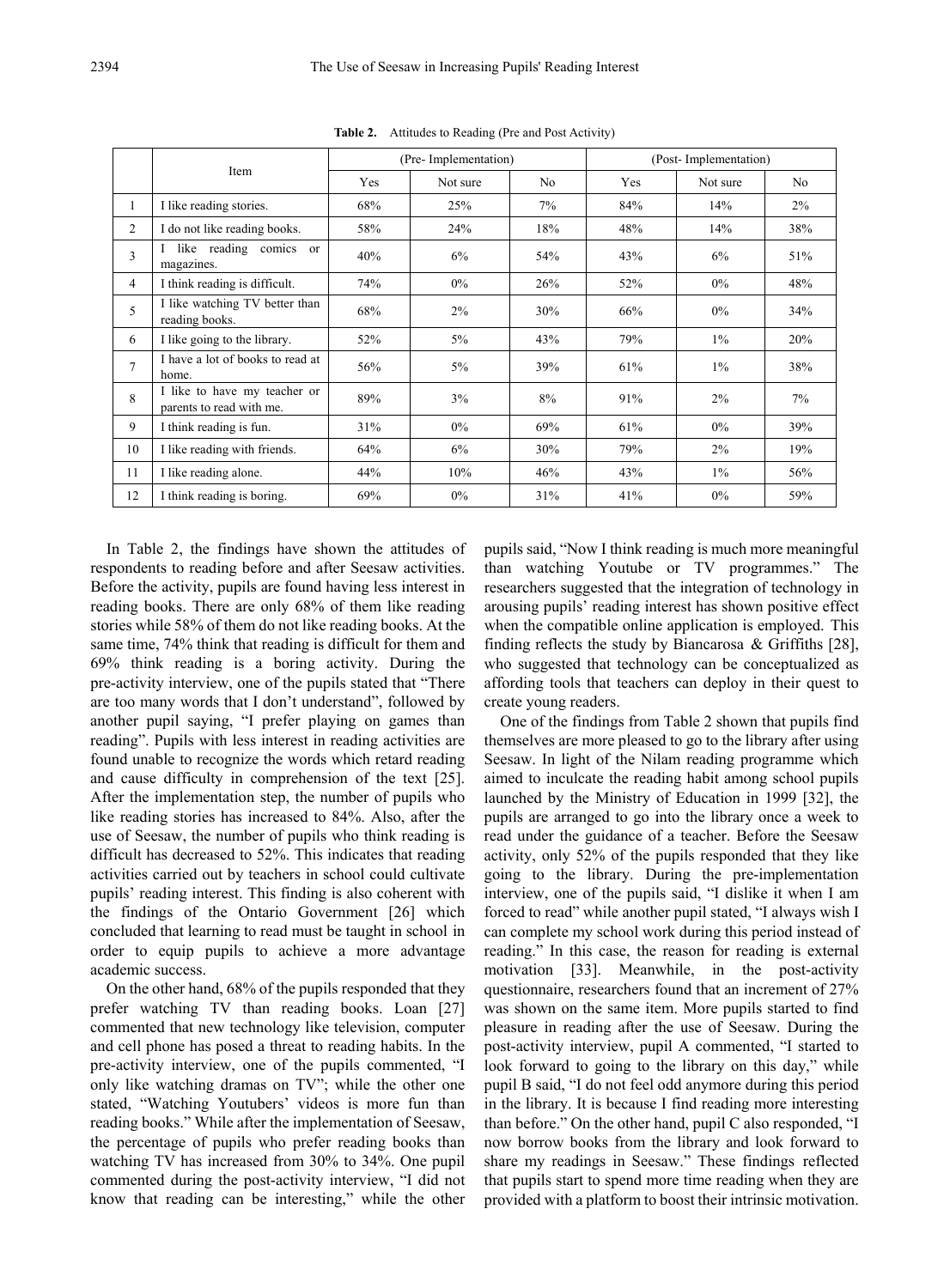This has shown that intrinsically motivated pupils tend to spend more time reading than those who have low intrinsic motivation for reading [34].

Next, only 56% of the pupils responded that they have a lot of books to read at home. While in the post-activity survey, an increment of 5% was shown. Although the raise of percentage here does not guarantee a significant difference in interest gain in this study, the researchers suggested that the number of books at home does make an influence on raising the interest of reading as children need a conducive reading environment. This is in line with Bano, et al. [29], who supported that parents play a pivotal role in developing children's reading skills by providing a better reading environment at home. In the post-activity interview, pupil A was seen excited and commented, "We feel reading is fun now and so we ask our parents to buy more books to read at home" while pupil B stated, "I asked my mom to make a little reading corner for me so that I can spend more time reading there." As concluded by MacAulay [35], the physical environment does make an influence on students' behaviour and attitudes in learning. In this case, a conducive reading environment at home is essential to inculcate reading interest in pupils.

Apart from that, 64% of the pupils like reading with friends; 89% stated that they like to read with their parents or teacher while only 44% like reading alone. As mentioned by one of the respondents, "I am interested when I can discuss what I have read with my friends," and the other one stated, "I am happy to have my dad to read beside me". These findings showed that pupils find it more interesting and motivated to read when there are reading companions. The findings are also supported by Cremin, et al. [30] who commented that reading pleasure in children is strongly influenced by relationships between children, teachers, families and communities. After the activity is carried out, the percentage of pupils who like reading with friends has increased from 64% to 79% while 91% prefer reading companions after using Seesaw. Since this application is a tool that promotes collaboration and communication skills among users, children do find having reading companions makes reading more fun. This is also shown in one of the post-activity interviews where a pupil stated, "I wish I can read with friends and teachers every day" and the other one stated, "I look forward to reading activity in the class now." The findings are also coherent with Bano, et al.'s [29] findings which concluded that shared reading activities contribute delightful reading experience and fluency reading with expressions in children.

### **5. Conclusions**

This paper discussed about the effect of Seesaw (an application tool) on increasing the interest of pupils in reading. The findings which are obtained through interviews and surveys conducted in this study have clearly shown that the use of Seesaw is indeed helpful in arousing the interest of pupils in reading. Besides, this tool is indeed beneficial to educators who are facing the same issues worldwide where pupils responded that they are showing more interest in learning after Seesaw is employed. This study also showed how reading activities could enhance pupils' reading experience and enabled them to more effective communication and meaningful learning.

This research highly encourages all key stakeholders to implement strategies and employ technology resources that will empower pupils in becoming successful learners as reading is indispensable and a valuable asset to any child who desires to explore the universe and to be knowledgeable [25]. For instance, to create a conducive environment to facilitate pupils in reading books (e.g. reading corners around the school, programs in collaboration with public libraries) and encourage parents to establish a share-reading relationship with their children at home. In doing so, pupils could be given alternative ways to foster the love for reading and contributing to higher academic achievement in return.

### **Acknowledgments**

This research was supported by the grant from the Faculty of Education, Universiti Kebangsaan Malaysia GG-2018-001 and GG-2019-009.

# **REFERENCES**

- [1] PIRLS (2018). Progress in International Reading Literacy Study. National Center for Education Statistics, Institute of Education Sciences, PIRLS, USA. Online available from: https://nces.ed.gov/surveys/pirls/pdf/PIRLS\_2018\_brochur e.pdf
- [2] Shaidatul, A. A. K. &Debbita, A. L. T. (2019). ESL reading activities on Facebook among Malaysian university students. Pertanika Journal of Social Sciences & Humanities, 27(1), 101-122.
- [3] Mohd, S. F. (2003). English language teaching in primary schools: Policy and implementation concerns, IPBA E-Journal, 1-14. Online available from[:](https://kajianberasaskansekolah.files.wordpress.com/2008/04/article70.pdf) [https://kajianberas](https://kajianberasaskansekolah.files.wordpress.com/2008/04/article70.pdf) [askansekolah.files.wordpress.com/2008/04/article70.pdf](https://kajianberasaskansekolah.files.wordpress.com/2008/04/article70.pdf)
- [4] Yunus, M.M., Nordin, N., Salehi, H., Embi, M. A. &Salehi, Z. (2013a). The Use of Information and Communication Technology (ICT) in Teaching ESL Writing Skills. English Language Teaching, 6, 1-8. doi.org/10.5539/elt.v6n7p1
- [5] Seesaw. (2019). Online available from[:](https://web.seesaw.me/) [https://web.seesaw.](https://web.seesaw.me/) [me/](https://web.seesaw.me/)
- [6] Yunus, M.M., Nordin, N., Salehi, H., Sun, C. H. &Embi, M. A. (2013b). Pros and cons of using ICT in teaching ESL reading and writing. International Education Studies, 6(7),